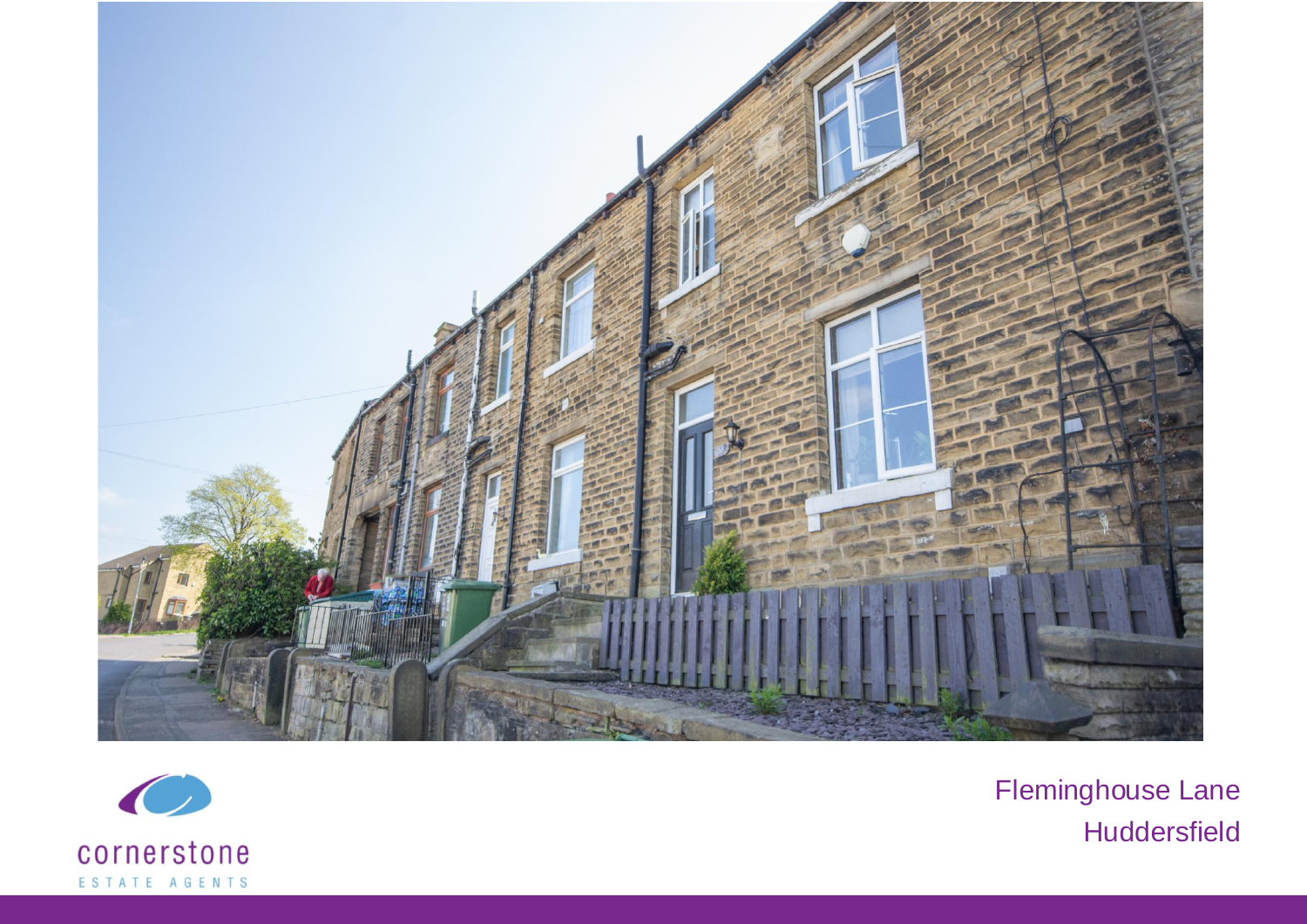



Fleminghouse Lane

**Huddersfield** 

Offers Over £110,000

A VIEWING IS ESSENTIAL TO FULLY APPRECIATE THIS WONDERFULLY PRESENTED HOME. THE PROPERTY HAS BEEN LOVINGLY PUT TOGETHER WITH A GREAT EYE FOR DETAIL COMBINING A HOMELY VINTAGE FEEL WITH MODERN KITCHEN AND BATHROOM AND ATTIC ROOM UTILISED AS A SECOND BEDROOM (NO BUILDING REGULATIONS)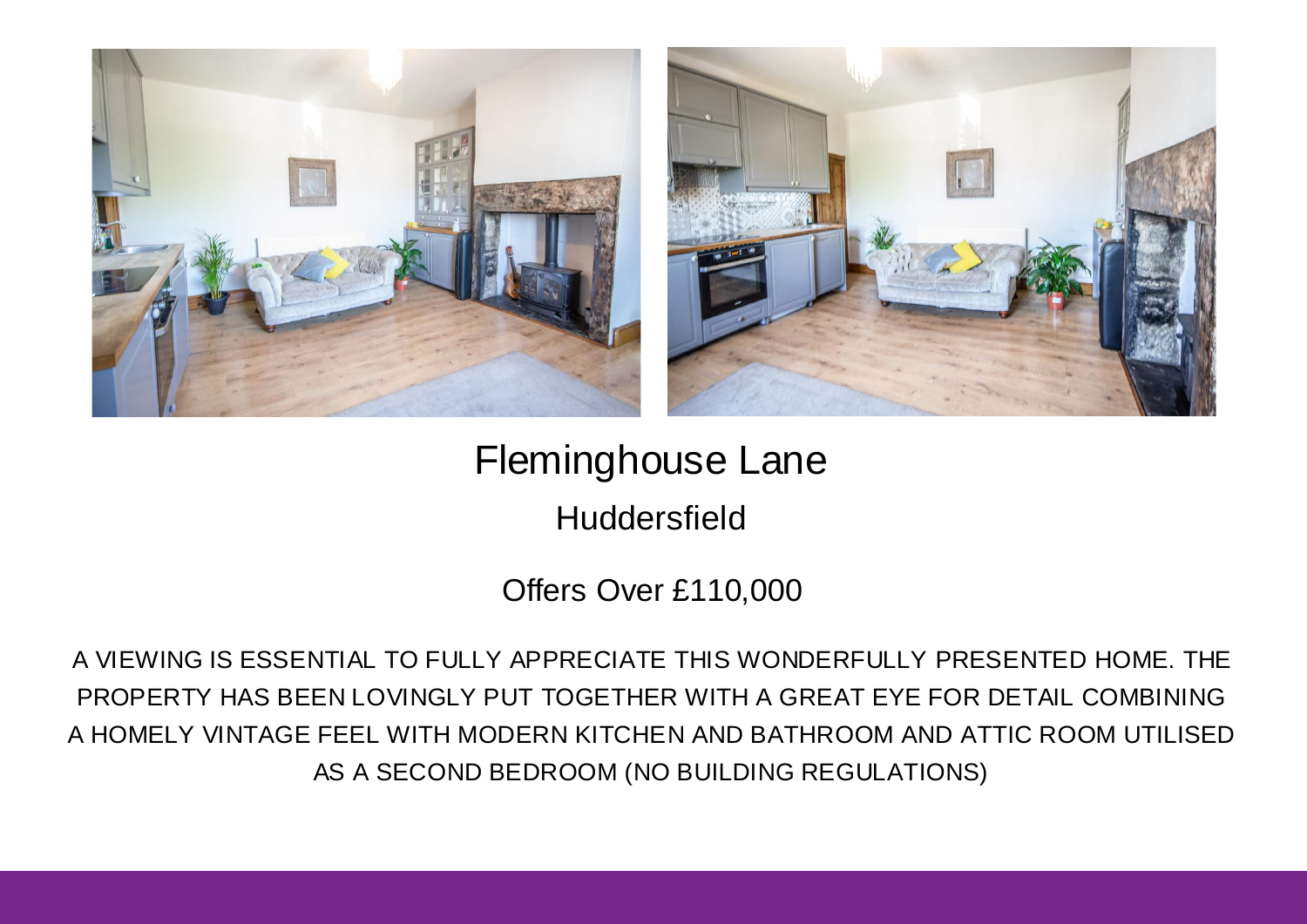ENTRANCE The entrance provides an area to keep outdoor footwear and hang coats before entering the home.

LIVING SPACE 15' x 15' (4.57m x 4.57m) approx. Boasting an extremely spacious open plan living space, a superb sociable area combining a cosy seating area with a dining space and a classic fitted kitchen. The eye for detail, vintage style décor and presentation is immaculate whilst an eye catching inglenook fireplace is a dominant feature and creates a homely cosy feel. Door provides access to the cellar, a useful space to store household items, this space can also be utilised as a laundry/utility area.

LANDING A spacious landing offering access to the bedroom and bathroom with a space saver staircase rising to the attic room.



BEDROOM 16' x 10' (4.88m x 3.05m) approx. Extremely spacious, this room offers a good amount of floor space for a full set of free standing furniture, again the décor is extremely pleasant and the front facing window floods the room with natural light.

BATHROOM Having a crisp three piece suite comprising bath with shower over, low level WC and wash hand basin.

ATTIC 14' x 9' 1" (4.27m x 2.77m) approx. This room has heating and a Velux window for natural light, the room is neutrally presented with stripped floor boards providing a rustic feel, this room has been used as a guest room however does NOT HAVE BUILDING REGULATIONS.

EXTERIOR The front garden is tiered and has areas that can be planted up that are covered with slate providing a modern and tidy feel.

## WHAT3WORDS ///happy.truck.foil

1.MONEY LAUNDERING REGULATIONS: Intending purchasers will be asked to produce identification documentation at a later stage and we would ask for y our co-operation in order that there will be no delay in agreeing the sale.

2. General: While we endeav our to make our sales particulars f air, accurate and reliable, they are only a general guide to the property and, accordingly, if there is any point which is of particular importance to y ou, please contact the office and we will be pleased to check the position f or y ou, especially if y ou are contemplating travelling some distance to view the property .

3. The measurements indicated are supplied for guidance only and as such must be considered incorrect.

4. Serv ices: Please note we hav e not tested the serv ices or any of the equipment or appliances in this property , accordingly we strongly adv ise prospectiv e buy ers to commission their own surv ey or service reports before finalising their off er to purchase. 5. THESE PARTICULARS ARE ISSUED IN GOOD FAITH BUT DO NOT CONSTITUTE REPRESENTATIONS OF FACT OR FORM PART OF ANY OFFER OR CONTRACT. THE MATTERS REFERRED TO IN THESE PARTICULARS SHOULD BE INDEPENDENTLY VERIFIED BY PROSPECTIVE BUYERS OR TENANTS. NEITHER CORNERSTONE ESTATE AGENTS (YORKSHIRE) LIMITED NOR ANY OF ITS EMPLOYEES HAS ANY AUTHORITY TO MAKE OR GIVE ANY REPRESENTATION OR WARRANTY WHATEVER IN RELATION TO THIS PROPERTY.